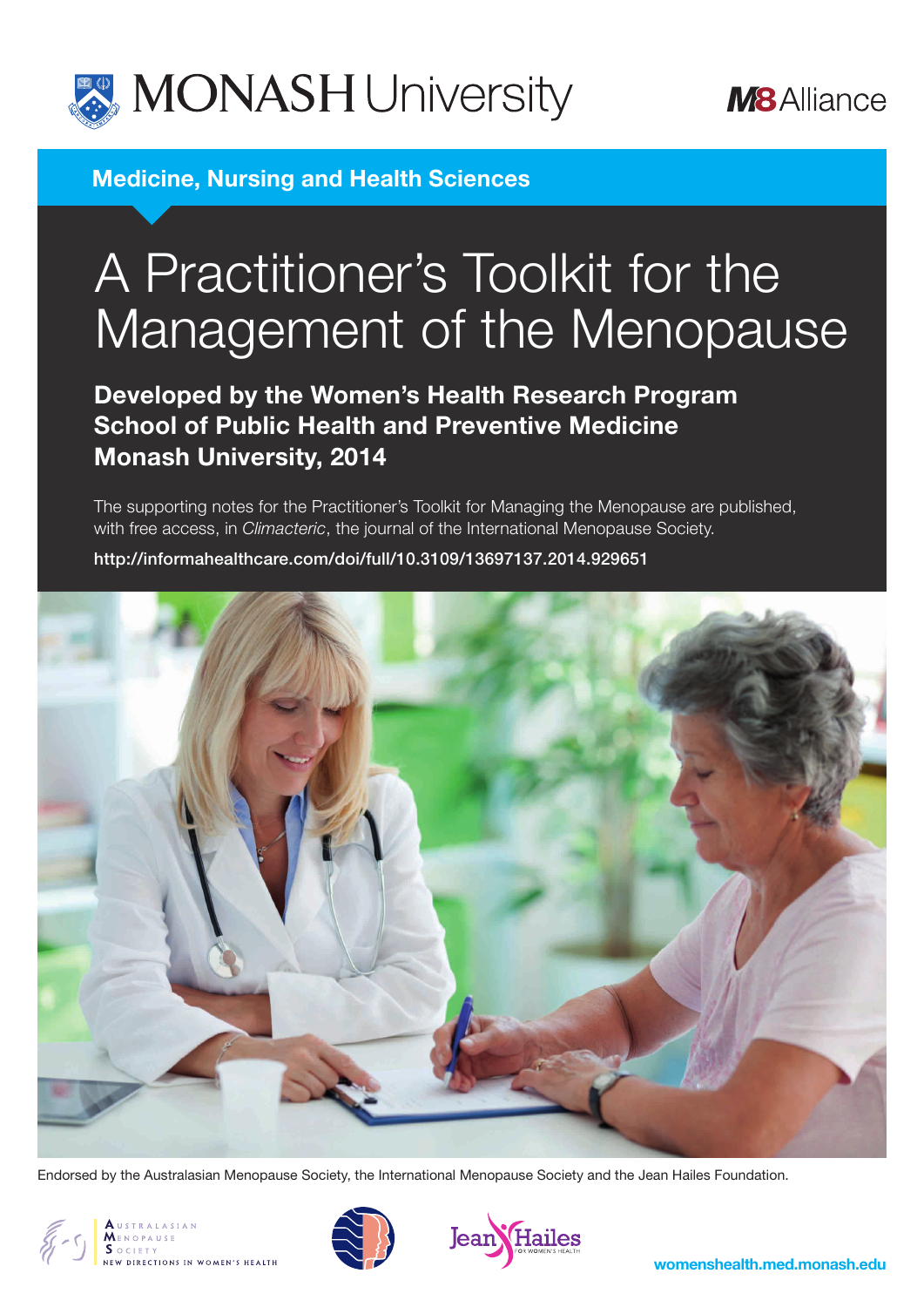

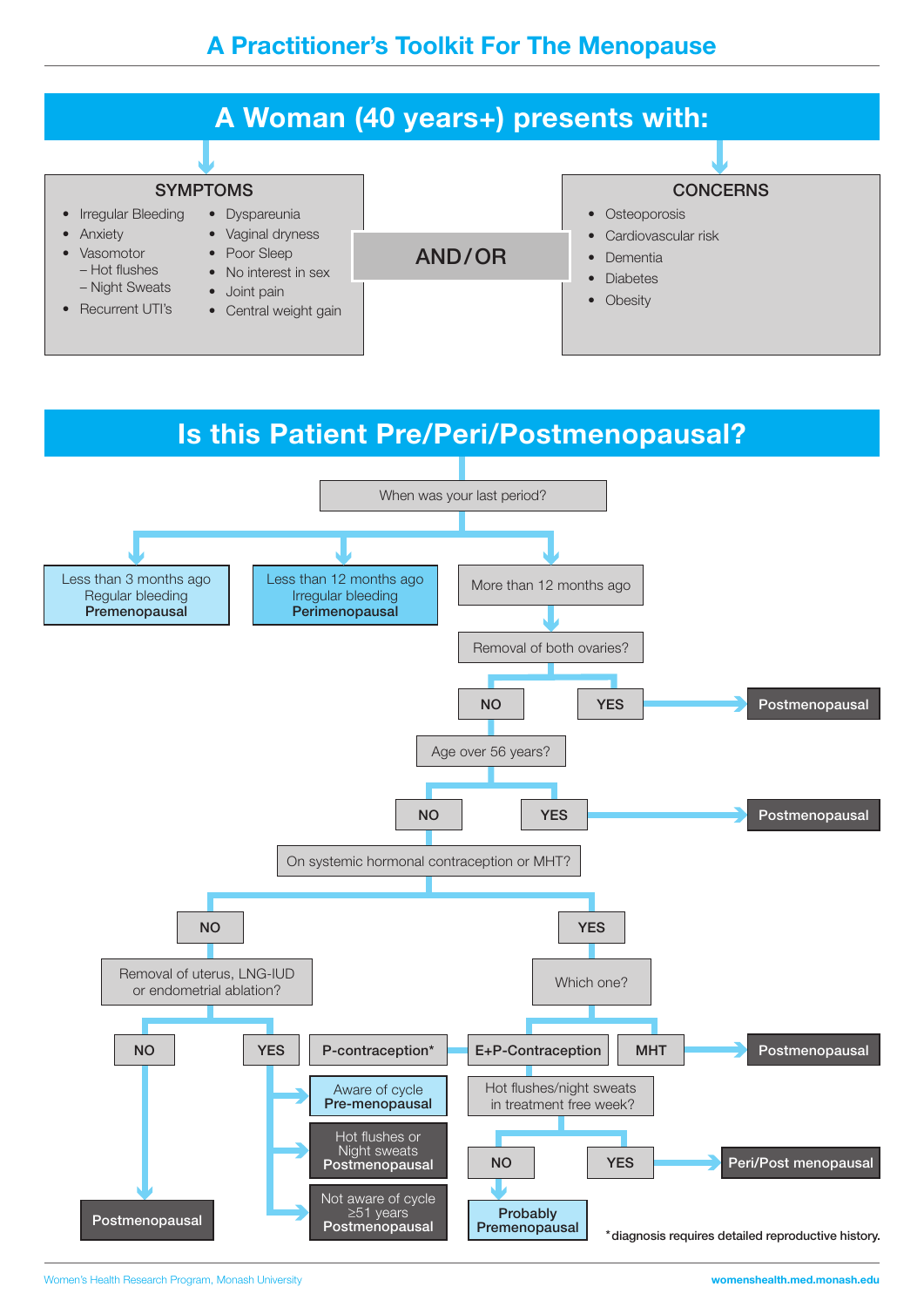

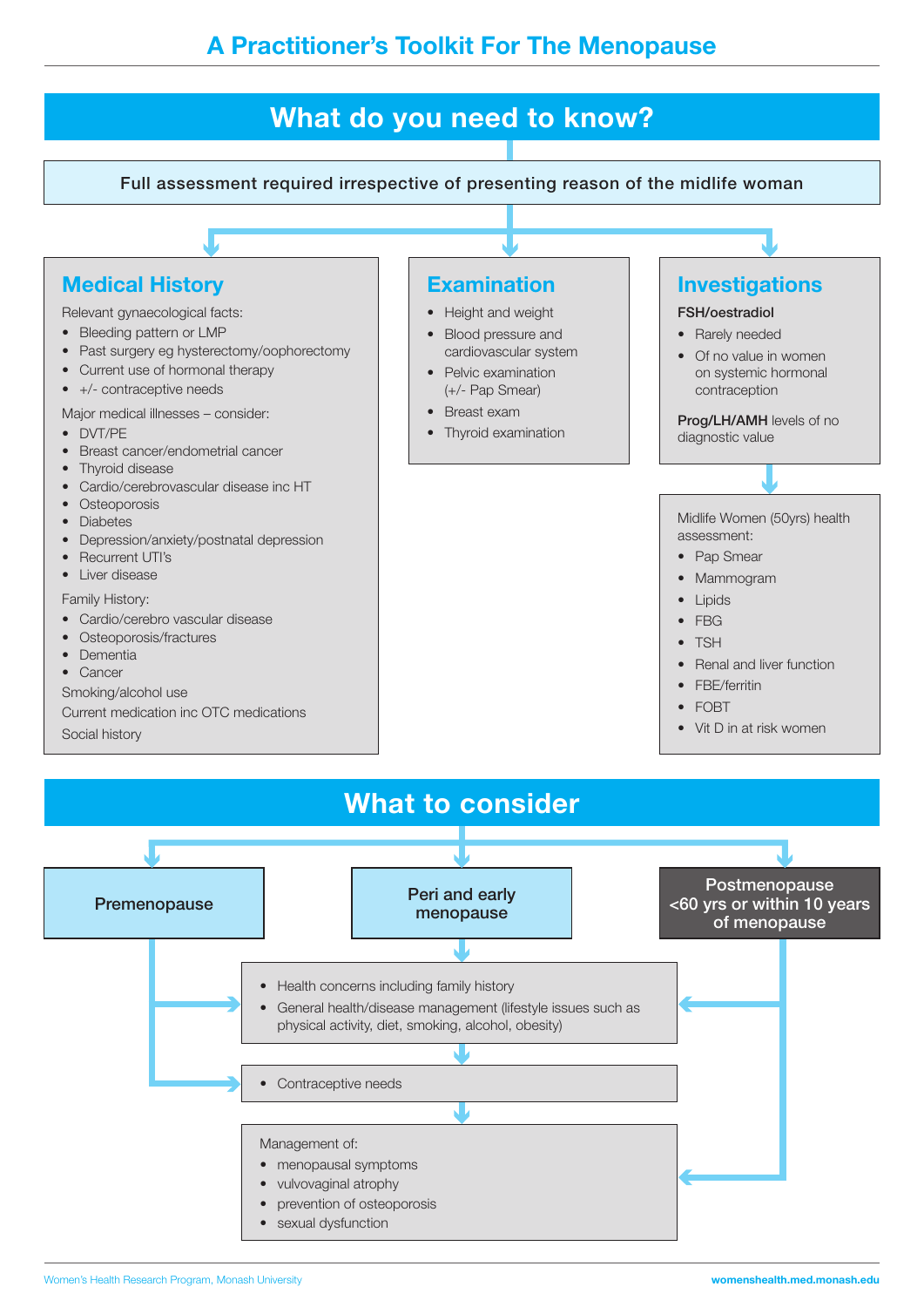# **A Practitioner's Toolkit For The Menopause**



# **Peri Menopausal Treatment**



Women's Health Research Program, Monash University **womenshealth.med.monash.edu**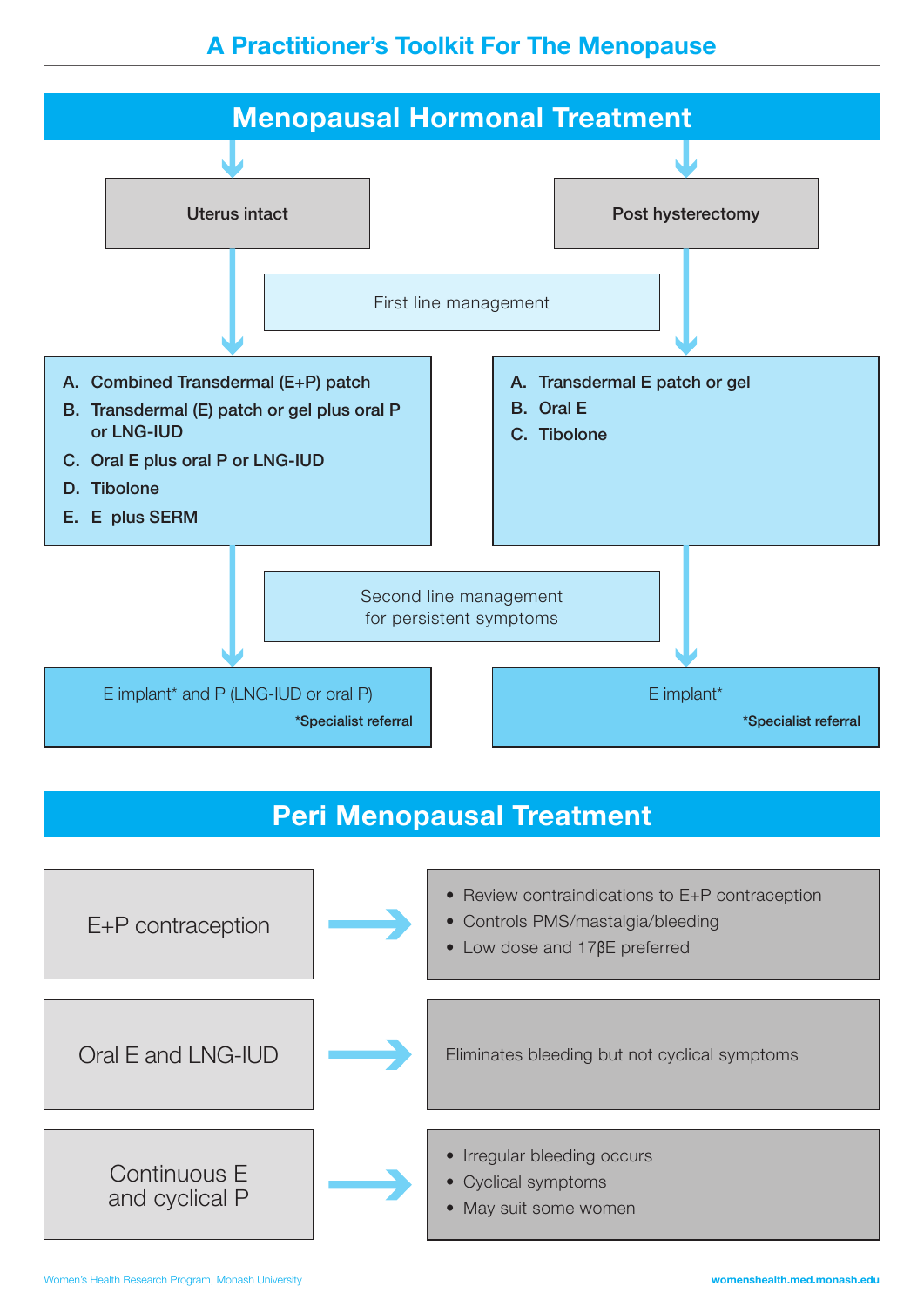# **MHT Dosing**<sup>[1]</sup>

#### **Estrogen**

|                              | <b>Low Dose</b>         | Moderate dose    | <b>High dose</b>  |
|------------------------------|-------------------------|------------------|-------------------|
| <b>CEE</b>                   | $0.3 - 0.45$ mg/day     | $0.625$ mg/day   | $1.25$ mg/day     |
| $17\beta$ estradiol          | $0.5 - 1.0$ mg/day      | $1.5 - 2$ mg/day | $2 \,\mathrm{mg}$ |
| <b>Estradiol valerate</b>    | $0.5 \,\mathrm{mg/day}$ | 1 mg/day         | $2$ mg/day        |
| Transdermal oestradiol patch | 25 - 37.5 mcg/day       | 50 mcg/day       | 75-100 mcg/day    |
| Estradiol hemihydrate gel    | $0.5$ mg/day            | $1.0$ mg/day     | $1.5$ mg/day      |

#### **Sequential P – daily dose for 14 days per month- lowest "safe" dose with:**

|                                | Low dose E          | Moderate to high dose E |
|--------------------------------|---------------------|-------------------------|
| Dydrogesterone                 | 5 <sub>mq</sub>     | 10 <sub>mg</sub>        |
| <b>Micronised Progesterone</b> | $100 \,\mathrm{mg}$ | $200 \,\mathrm{mg}$     |
| <b>MPA</b>                     | 5 <sub>mg</sub>     | $5 - 10$ mg             |
| Norethisterone Acetate (NETA)  | 1.25 $mg$           | $1.25 - 2.5$ mg         |

#### **Continuous P – daily dose – lowest "safe" dose with:**

|                               | Low dose E                       | Moderate to high dose E |
|-------------------------------|----------------------------------|-------------------------|
| Dydrogesterone                | 5 <sub>mg</sub>                  | $5 - 10$ mg             |
| <b>Drospirenone</b>           | $0.5$ mg                         |                         |
| Micronized progesterone       | $100$ mg                         | $100$ mg                |
| <b>MPA</b>                    | 2.5mg                            | $2.5 - 5$ mg            |
| Norethisterone acetate (NETA) | $0.5$ mg to 1.0 mg               | $>1.0$ mg - 2.5 mg      |
| <b>LNG-IUD</b>                | device releasing 20 mcg/24 hours |                         |

#### **Tibolone**

Tibolone 2.5 mg daily

### **Evidence Based Non Hormonal Treatment [1] for vasomotor symptoms**

#### **Estrogen and SERM therapy**

| CEE 0.45 mg plus Bazedoxifene          | 20 mg daily                                               |
|----------------------------------------|-----------------------------------------------------------|
|                                        |                                                           |
| SSRI or SSRI/SNRI- low dose            | Venlafaxine 75mg, desvenlafaxine 50mg, escitalopram 10mg, |
| (also treats menopausal mood disorder) | paroxetine 7.5 mg daily.                                  |
| Clonidine                              | 100 mcg daily                                             |
| Gabapentin                             | 300-900 mg daily                                          |
| Pregabalin                             | 75-150 mg twice a day                                     |
| <b>Hypnosis</b>                        |                                                           |
| Cognitive behaviour therapy            |                                                           |
| Weight loss for obese women            |                                                           |
| Stellate ganglion blockade*            | Severe resistant VMS<br>*specialist referral              |

**[1]** – Availability of hormonal/nonhormonal treatment and indications for use from regulatory bodies vary between countries.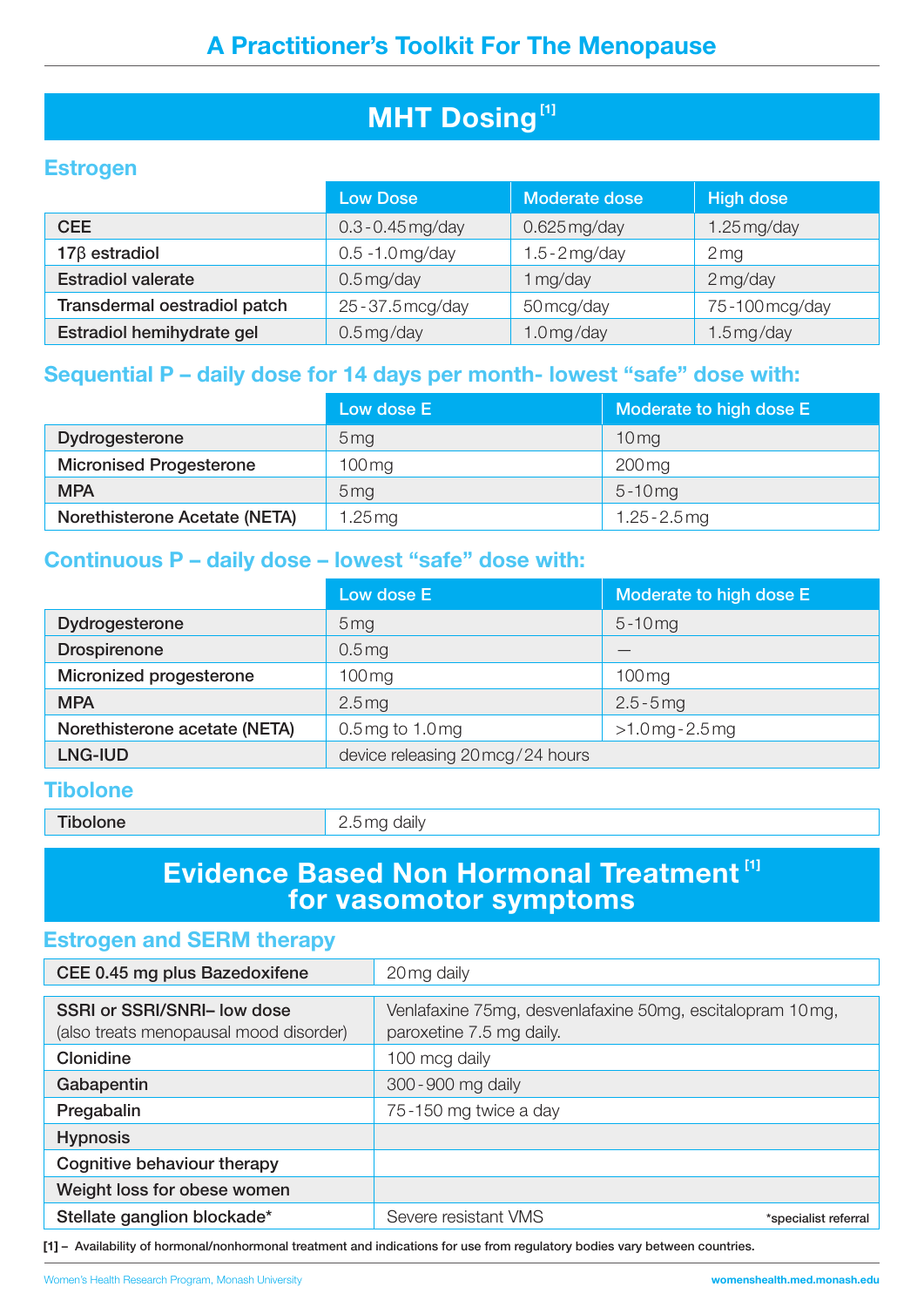## **A Practitioner's Toolkit For The Menopause**

# **Menopausal Symptom Management**

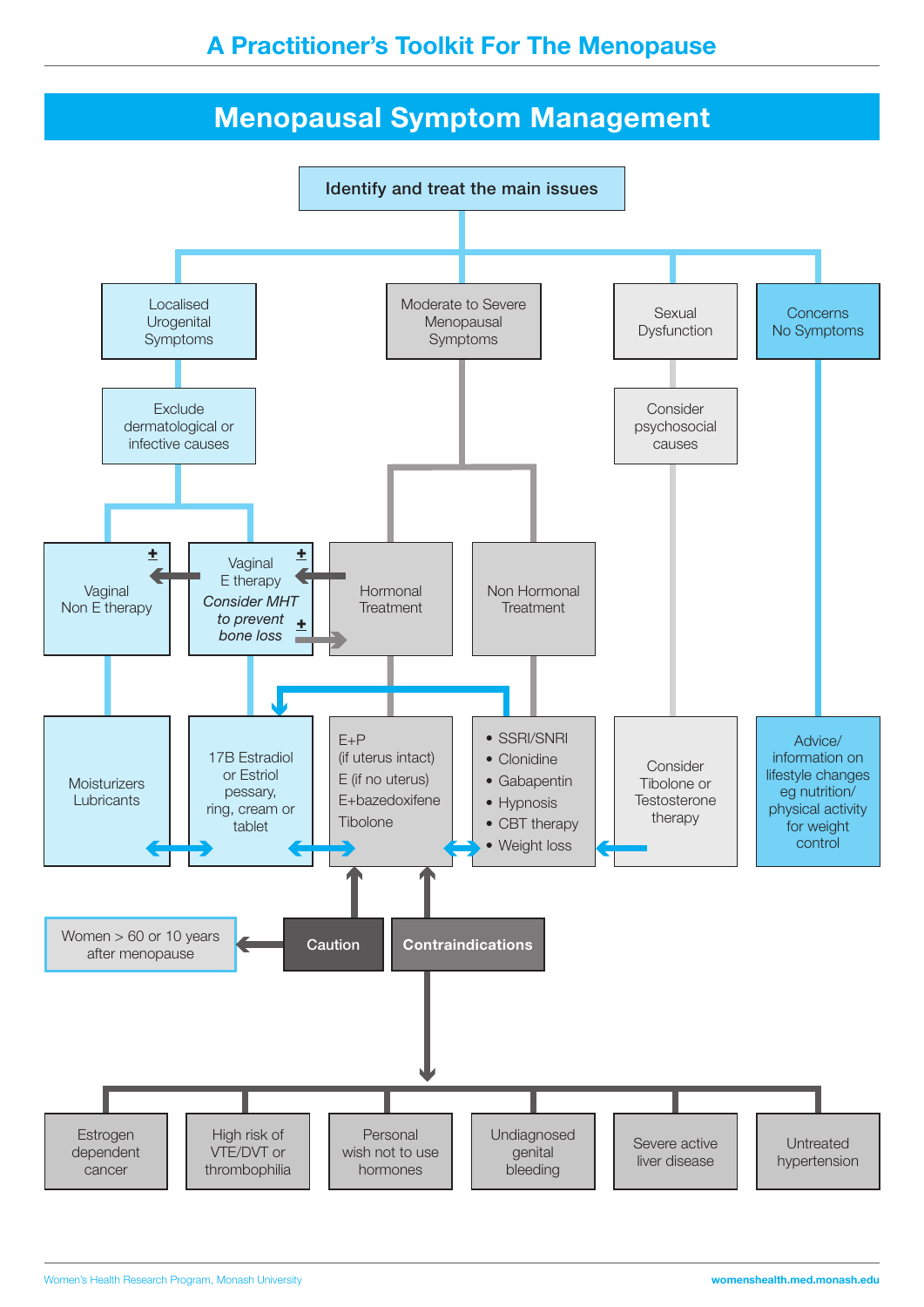

# **Abbreviations**

| <b>AMH</b>  | Antimullerian hormone              | mcg         | microgram                                  |
|-------------|------------------------------------|-------------|--------------------------------------------|
| β           | Beta                               | mg          | milligram                                  |
| <b>CEE</b>  | Conjugated equine estrogen         | <b>MPA</b>  | Medroxyprogesterone acetate                |
| <b>DVT</b>  | Deep vein thrombosis               | <b>NETA</b> | Norethisterone acetate                     |
| Е           | Estrogen                           | <b>OCP</b>  | Oral contraceptive pill                    |
| <b>FBE</b>  | Full blood examination             | <b>OTC</b>  | Over the counter                           |
| <b>FBG</b>  | Deep venous thrombosis             | P           | Progestogen                                |
| <b>FOBT</b> | Faecal occult blood test           | Prog        | Progesterone                               |
| <b>FSH</b>  | Follicle stimulating hormone       | <b>SERM</b> | Selective estrogen receptor modulator      |
| HT          | Hypertension                       | <b>SNRI</b> | Selective noradrenaline reuptake inhibitor |
| inc         | including                          | <b>SSRI</b> | Selective serotonin reuptake inhibitor     |
| LH.         | Luteinizing hormone                | <b>TSH</b>  | Thyroid stimulating hormone                |
| <b>LMP</b>  | Last menstrual period              | UTI         | Urinary tract infection                    |
| LNG-IUD     | levonorgestrel intrauterine device | <b>VMS</b>  | Vasomotor symptoms                         |
| <b>MHT</b>  | Menopausal hormone therapy         | <b>VTE</b>  | Venous thromboembolism                     |

| mcg         | microgram                                  |
|-------------|--------------------------------------------|
| mg          | milligram                                  |
| <b>MPA</b>  | Medroxyprogesterone acetate                |
| <b>NETA</b> | Norethisterone acetate                     |
| OCP         | Oral contraceptive pill                    |
| <b>OTC</b>  | Over the counter                           |
| P           | Progestogen                                |
| Prog        | Progesterone                               |
| <b>SERM</b> | Selective estrogen receptor modulator      |
| <b>SNRI</b> | Selective noradrenaline reuptake inhibitor |
| <b>SSRI</b> | Selective serotonin reuptake inhibitor     |
| TSH         | Thyroid stimulating hormone                |
| UTI         | Urinary tract infection                    |
| <b>VMS</b>  | Vasomotor symptoms                         |
| VTF         | Venous thromboembolism                     |